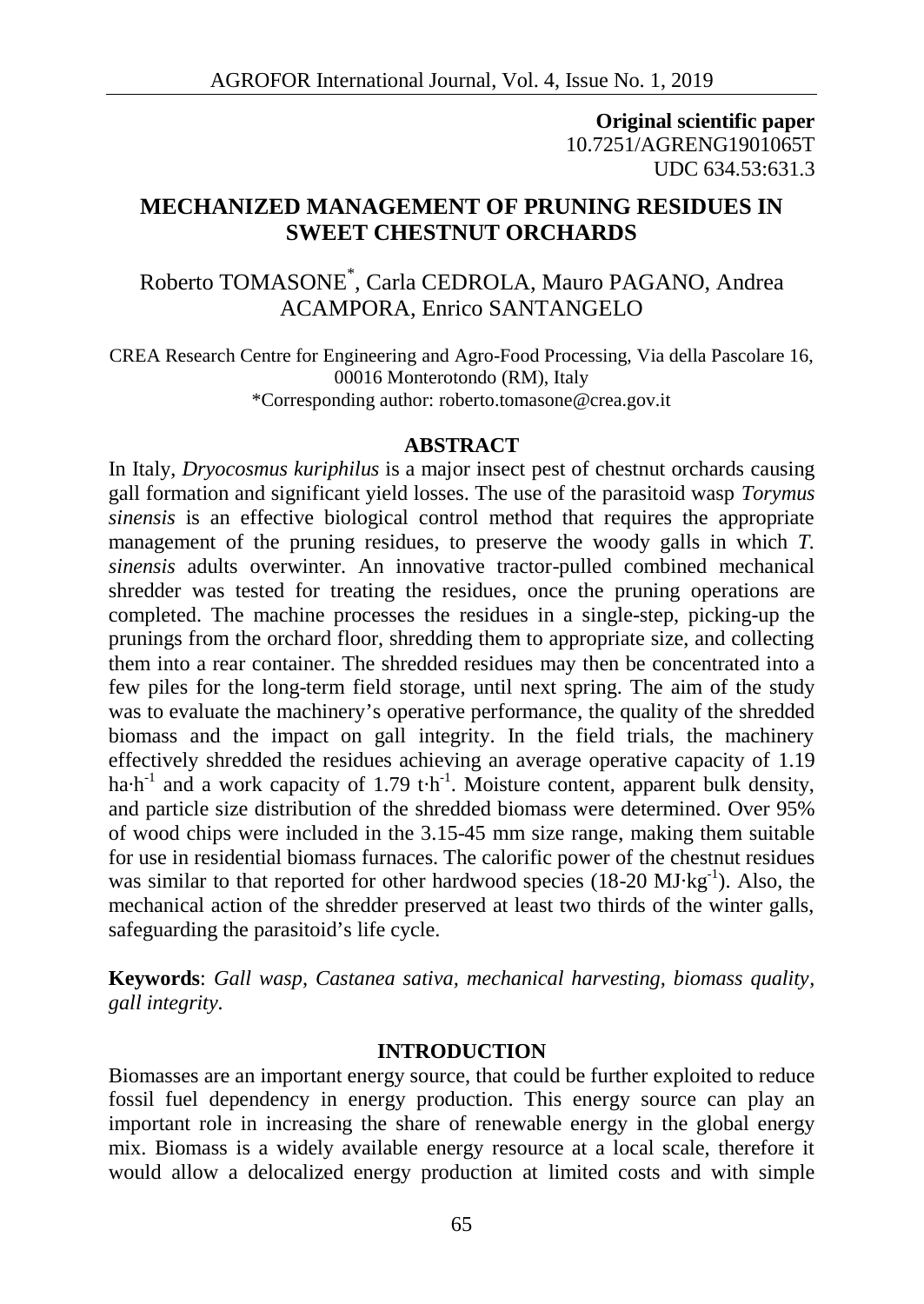power facilities (McKendry, 2002). At present, bioenergy (energy from organic matter), represents the fourth largest energy source (after coal, oil and natural gas) and, globally, bioenergy (including waste) accounted for 14% of the world's energy consumption in 2012 (WBA, 2014). Recent improvements in combustion technology have increased the efficiency of biomass use. These technological upgrades drastically reduce pollutant emissions and increase furnace combustion efficiency to more than 85%. Biomasses for energy use can be obtained from different sources, as the following: purposely grown woody plantations, forest maintenance operations, wood processing waste, and orchard pruning residues (FAO, 1997). However, pruning residues are rarely removed from the orchard for use in energy production. The main obstacles are the persistence of unresolved technical issues associated with the harvesting operations and, more importantly, the lack of a comprehensive information concerning the quantity and quality of the residual biomass obtainable from different orchards (Velázquez-Martí and Fernández-González, 2009). In this context, the recovery of residual biomass from sweet chestnut orchards would represent a significant contribution on the small scale of a local energy sector. In this paper, we present the results of a test conducted in a chestnut orchard in central Italy (Canepina -VT), in which the pruning residues were collected using the tractor-pulled mechanical shredder 'COMBY TR200', manufactured by FACMA L.t.d. (Italy). With a single pass of the machine along the orchard rows, the pruning residues are mechanically picked up from the orchard floor, fed into the chipping unit for shredding into chips, and loaded into the trailed container. The machine can move the collected biomass towards a desired site in the orchard, to concentrate the shredded wood into piles between the trees. The aim of the field trials was to evaluate the operative performance of the combined machine and to assess the quality of the biomass obtained in the process, in particular to determine if it complies with the quality standards established by the current legislation regarding solid biofuels (wood chips). In addition, the specific chestnut orchard is included in a specialized chestnut growing area in Central Italy, that has been infested by the gall wasp *Dryocosmus kuriphilus* Yasumatsu. In this area, the parasitoid *Torymus sinensis* Kamijo has been introduced for the biological control of the pest. The parasitoid feeds on the gall wasp larva developing in the green galls and later remains in the galls for the rest of the year (overwintering in the withered galls), emerging only the following spring. For this reason, the specific biological control protocol establishes that the pruned wood, carrying the galls, must be left in the orchard until the following spring, so that the parasitoid may complete its biological cycle. The management of the pruning residues in the orchards must be conducted accordingly. In our tests the machine was used to collect the pruning residues in the fields, after having completed the pruning operations in autumn. The aim was to evaluate if the mechanical shredding operations would safeguard a sufficient number of galls within the shredded residues. This method was proposed to collect the pruning residues to keep the field clean. The shredded material could be gathered into few piles, distributed in the orchard, to allow the dispersal of *T.*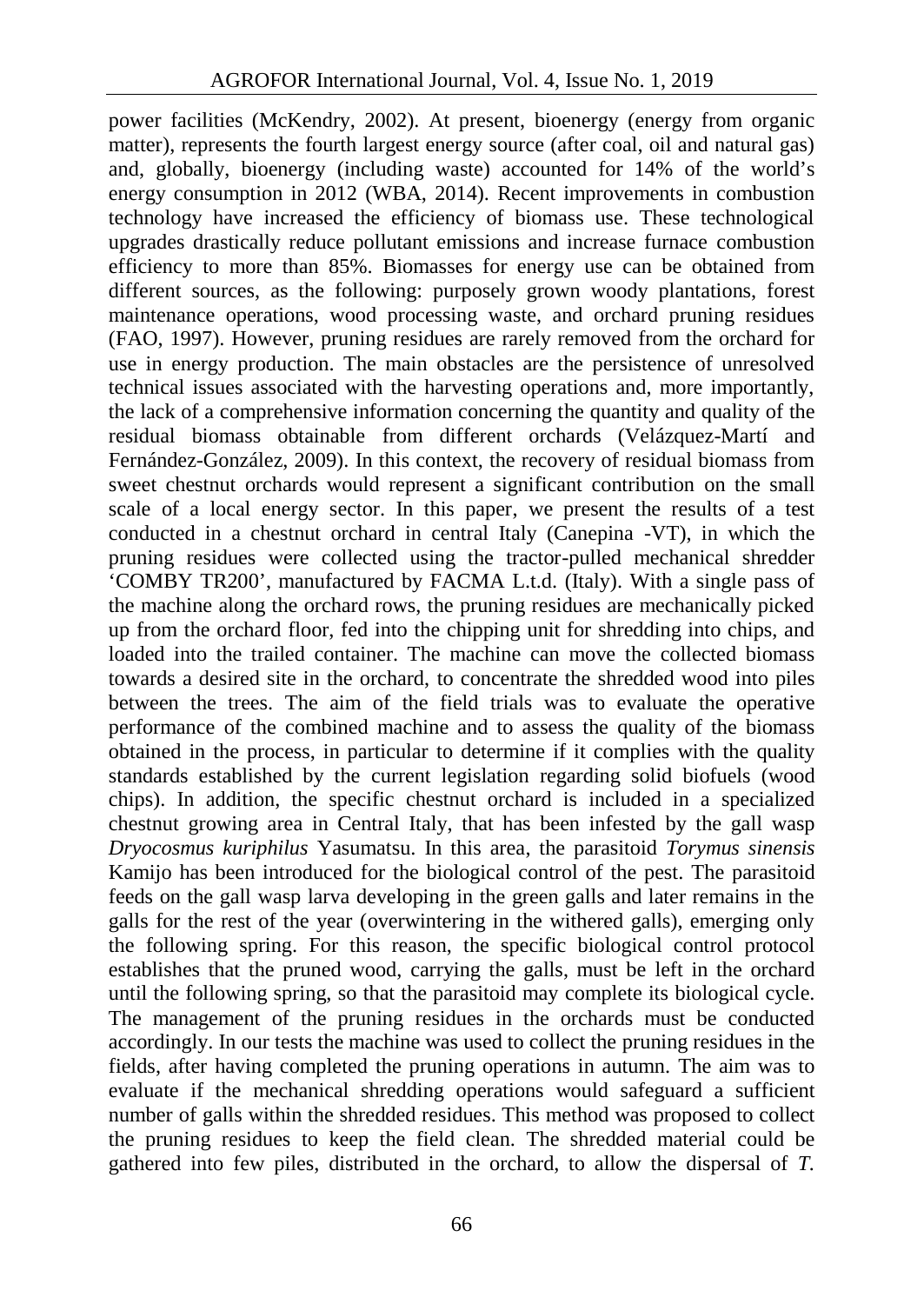*sinensis* from the intact galls, the following spring. This would favour the "biocontrol" action the parasitic wasp on the one hand, while on the other hand it would allow to keep the orchard floor clean for an efficient mechanization of the succeeding cultural operations.

## **MATERIALS AND METHODS**

The filed test was carried out in a 50-year-old chestnut orchard in October. In this orchard, the pruning operations are managed over a three-year interval, with the major pruning work occurring every third winter. The test field had an irregular rectangular shape, extending over 1.26 ha, with irregular plant spacing. In total 67 plants were pruned in the field trial. During the pruning operations, the pruners leave the pruned material spread out, all over the ground. Once pruning is finished, the plant material lying on the ground is gathered into heterogeneous heaps, either placed along the edge of the field or between the trees along the inter-rows (Figure 1a).



Figure 1. Chestnut prunings gathered in piles (a) and clean orchard floor (b).

In general, the residues are arranged in piles to facilitate the other cultural practices in the orchard, especially the harvesting operations in autumn. These piles can remain in the field for some time, but they must be removed before fruit drop to allow mechanical fruit harvesting. Commonly the residues are simply pushed to the edge of the field, using a tractor with a fork. In our tests, a method is proposed to collect the residues mechanically, using a combined single-pass machinery (pick up, shredder, loader) to collect the residues and then move the shredded material to selected areas in the orchard, while the volume of the piles is greatly reduced by shredding. This method leaves the orchard clean and ready for harvest (Figure 1b). The equipment used in the field tests was the COMBY TR 200, which is a high capacity combined machine for picking, shredding and loading the residues onto the integrated trailer. The tractor used in the tests was the TRIFRUT 85 HP, a custom made fully hydrostatic-drive tractor (Figure 2a). Both machines are manufactured by FACMA S.R.L. (Italy). The machinery is connected to the tractor via a drawbar, attached to the tractor's rear hook. The main characteristics of the equipment (length, height, width, weight) are indicated in Table 1.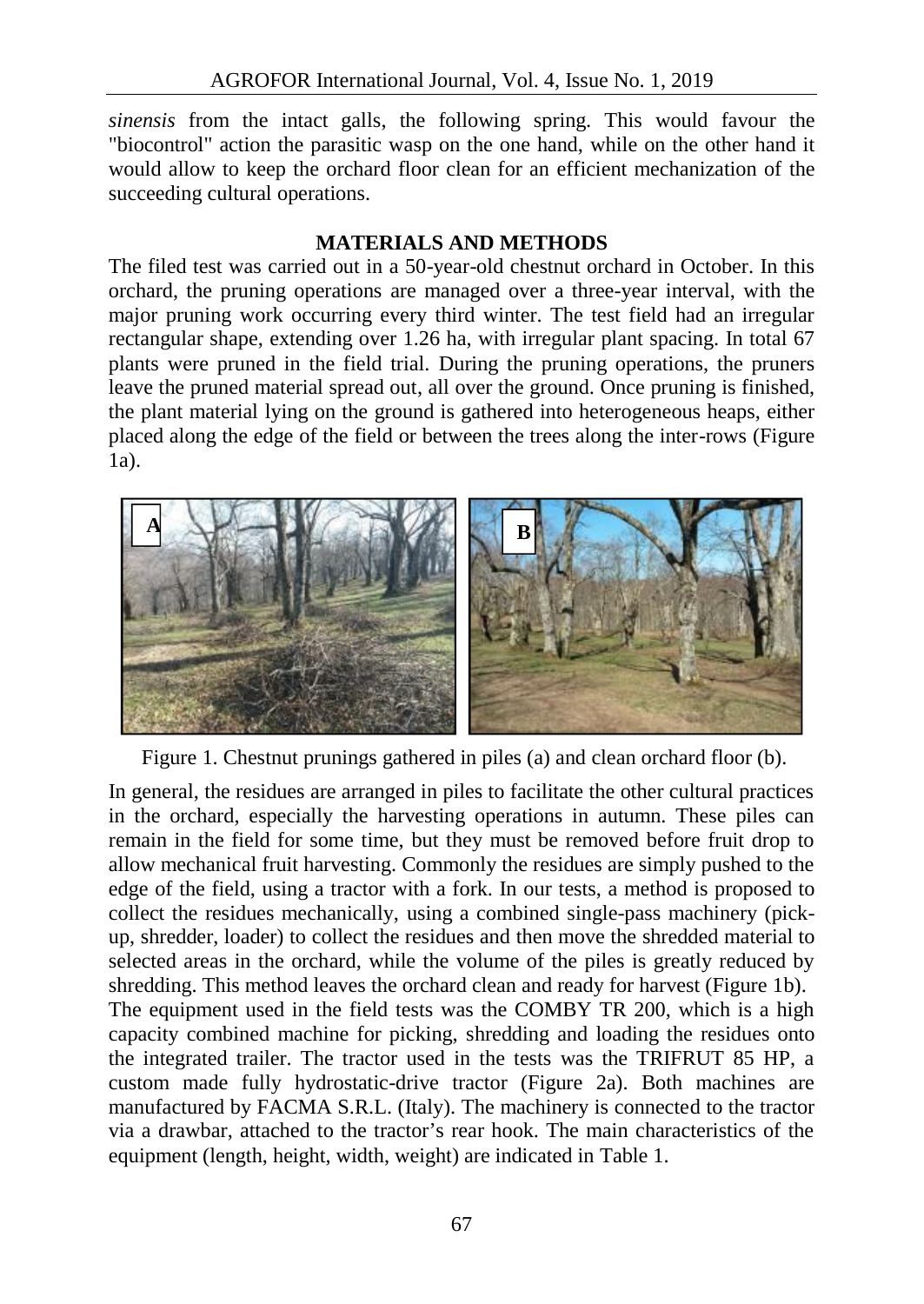|                                           | ulais.          |          |
|-------------------------------------------|-----------------|----------|
| Parameter                                 |                 | Quantity |
| Length (mm)                               | With drawbar    | 4870     |
| Length $(mm)$                             | Without drawbar | 3720     |
| Height (mm)                               |                 | 1800     |
| Width (mm)                                |                 | 2230     |
| Flail hammers (n.)                        |                 | 27       |
| Weight (kg)                               |                 | 2200     |
| Power take-off (Rpm)                      |                 | 540      |
| Total volume of trailed container $(m^3)$ |                 |          |

| Table 1. Principal characteristics of the COMBY TR 200 shredder used in the field |  |
|-----------------------------------------------------------------------------------|--|
| trials.                                                                           |  |

The machine assembly consists of the following 3 sections:

- a front pickup device provided with a horizontal rotor carrying metal tines to lift the prunings from the ground and convey them towards the following shredding rotor;
- a shredding unit having a horizontal rotor with 27 flail hammers, to shred branches up to 90 mm in diameter, and a metal grid placed behind the rotor in the opening into the rear container, to adjust the size of the shredded material;
- a rear container in which the shredded material is loaded, having a gross capacity of 5  $m^3$ , that can be raised for unloading up to 2.5 m, via a pantograph lift (Figure 2b).



Figure 2. Machinery at work in the field (a), trailer unloading a pile (b).

After the mechanical treatment, the shredded biomass was analysed to determine its quality for use as a solid biofuel in energy production. To start, measurements were made on the height, width and length of the piles of shredded material left in the chestnut orchard, to estimate the overall volume of the piles. Then from each pile,  $0.1 \text{ m}^3$  samples of the shredded material were weighed using a field digital dynamometer  $(D = 1 \text{ gr})$ , in order to estimate the total amount of biomass obtainable per hectare in the chestnut orchard.

Samples of the biomass were collected for the assessment of moisture content, using the method described by Uni-En 14774-2: 2010. The shredded samples were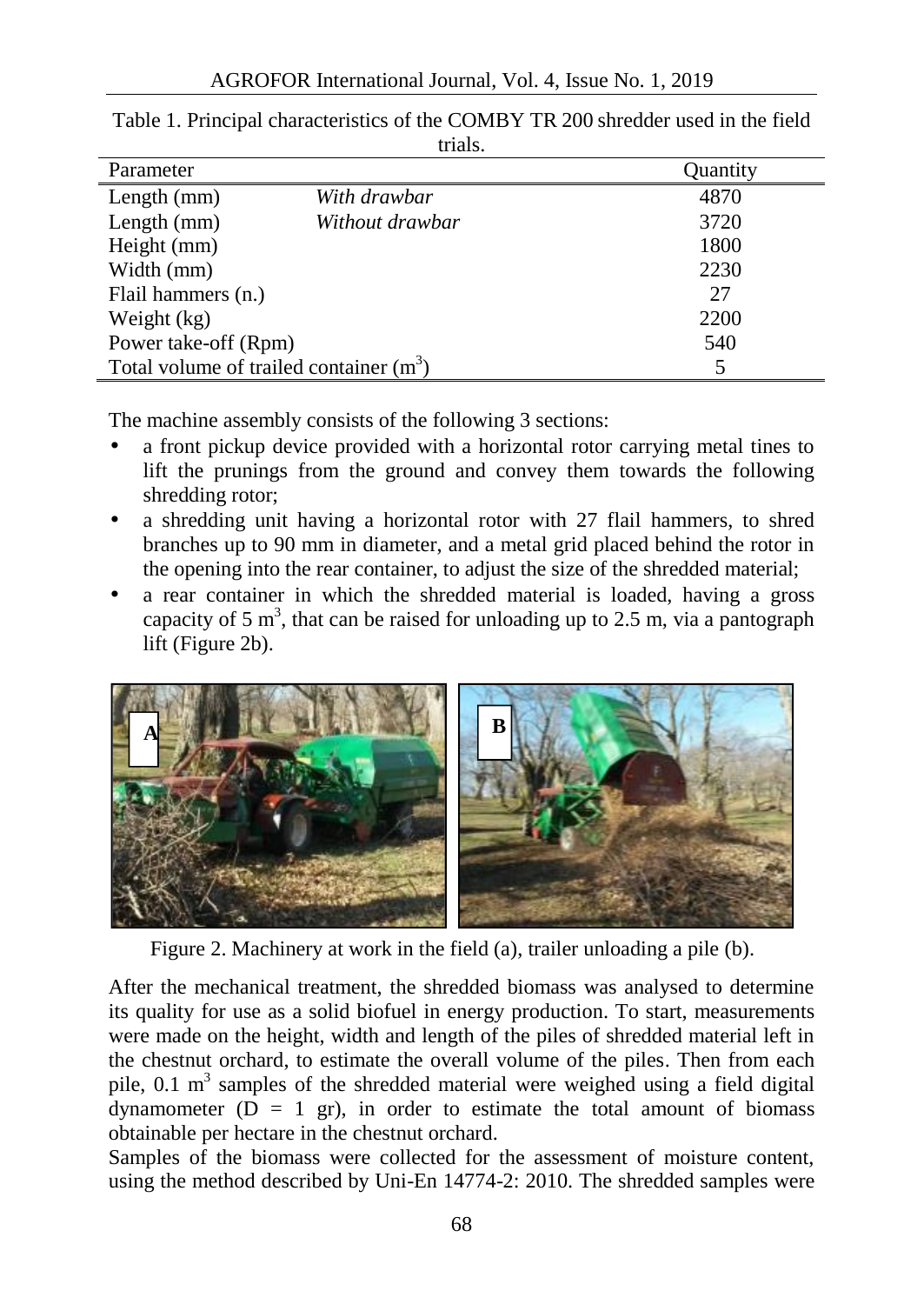weighed and dried in a muffle at  $105 \pm 2$  °C for 24 hours. After removal from the muffle, they were weighed to determine the moisture loss. The apparent bulk density, i.e. the mass per unit of volume expressed in kg⋅m<sup>-3</sup>, was assessed according to the Uni-En 15103: 2010 standards, collecting the shredded material in a known volume cylinder  $(0.025 \text{ m}^3)$  and then weighing with a field dynamometer. The granulometric distribution of the shredded material was analysed in conformity with UNI-EN 14961: 2010 standards. The dimensional analysis of the shredded material was used to determine the quality of the shredded material for its use as a solid biofuel, according to the technical characteristics required for the use of solid biomass in the furnace. The ash content of the samples was verified in compliance with the UNI-EN 14775: 2010 standard, which applies to all kinds of solid biofuels. The ash content determines the quality of biomass for use in energy conversion. A high ash content reduces the calorific value of the biomass and the combustion performance in the furnace. The calorific value of the pruning residues was measured according to the UNI-EN 14918: 2010 method, to assess the energy value of the biomass. The energy yield of the biomass depends on the calorific value of the material. The calorific value also determines the energy density of the biomass, with obvious implications on the transportation and supply logistics of residues. The assessment of the mechanical action on the integrity of the galls in the pruning residues was determined by taking samples of pruning wood, before and after the mechanical processing and shredding. The percentage of intact galls remaining in the shredded biomass, accumulated in the piles, was calculated by counting the number of intact galls in samples of pruned wood and shredded wood (same weight samples). The operative performance of the machinery in the field work was established according to the recommendations of the Italian Association of Genio Rurale (A.I.G.R.)  $III^a$  R.1 (Manfredi, 1971), which is based on the official methodology of the International Commission of the Organization of the Scientifique du Travail en Agriculture (C.I.O.S.T.A.).

### **RESULTS AND DISCUSSION**

The total amount of biomass obtained from the pruning operations conducted in the chestnut orchard used in the field trials was approximately 1.90 t of pruning residues, which corresponds to a unitary yield of 1.51 t⋅ha<sup>-1</sup>. The bulk density and the moisture content of the shredded biomass are shown in Table 2.

| Parameter                                                 | Quantity |
|-----------------------------------------------------------|----------|
| Total area of the chestnut orchard (ha)                   | 1.26     |
| Bulk density at field moisture content $(kg·m-3)$         | 185.9    |
| Fresh shredded production (t)                             | 1.90     |
| Fresh shredded production per hectare $(t \cdot ha^{-1})$ | 1.51     |
| Moisture content of the shredded residue (%)              | 52.4     |
| Yield in dry matter $(t-ha-1)$                            | 0.72     |

Table 2. Characteristics of the shredded material.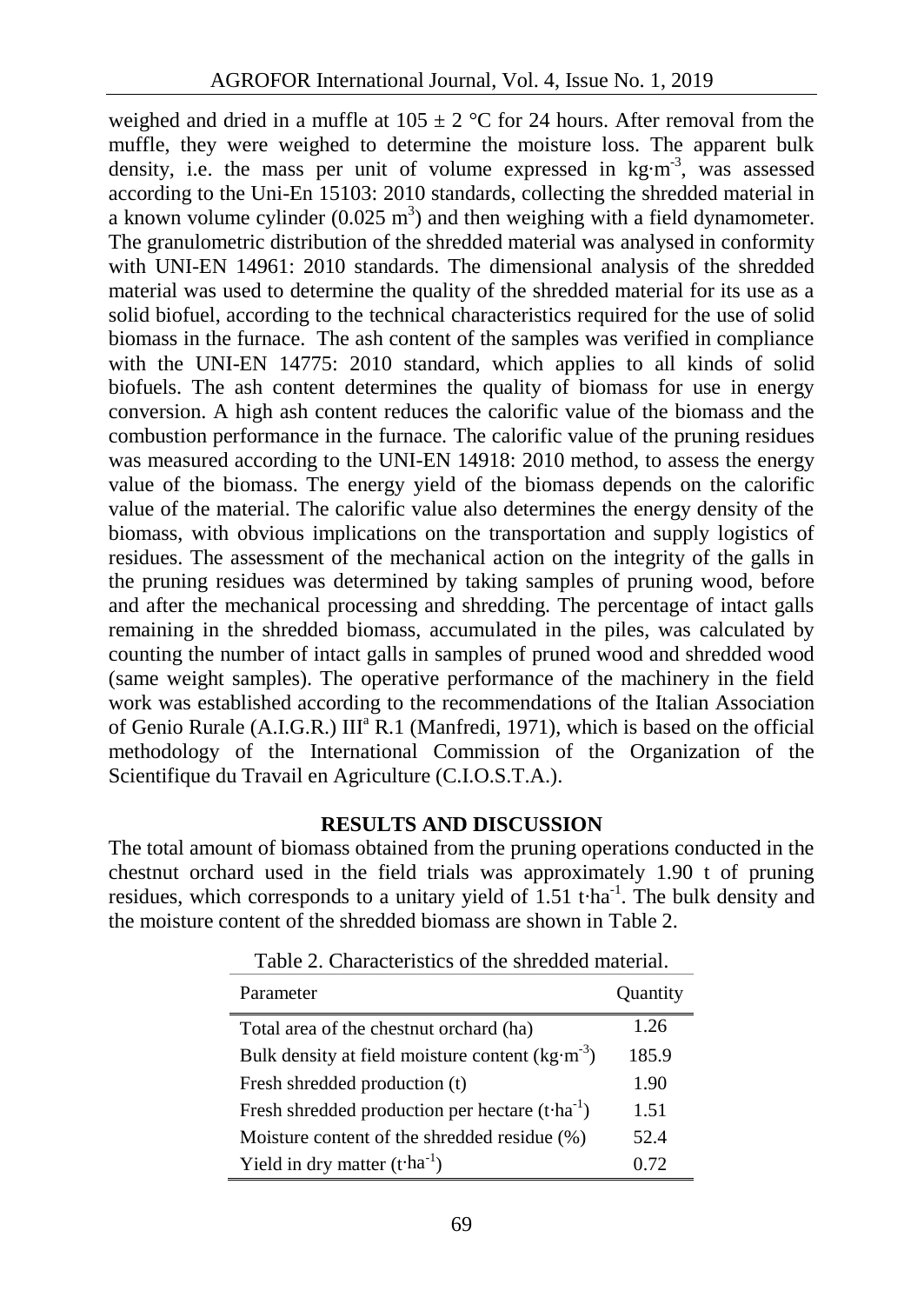Results of the granulometric analysis of the mechanically shredded material showed that more than 70% of the chips are included in particle size classes ranging from 6 to 25 mm. Therefore, the shredded biomass can be considered suitable for use in energy plants, according to the parameters indicated in the UNI- EN 14961-1: 2010 regulation (Febbi *et al*., 2013; Acampora *et al*., 2013). Moreover, more than 95% of wood chips were included in the 3.15-45 mm size range, making them suitable for use in residential biomass furnaces.

The assessment of gall integrity was another important objective of this work. The results of analysis were positive and supported the idea behind the experimental work. Analysis of the samples taken before the shredding operations showed that the galls accounted for about 12% by weight of the entire sample. Later, the analysis of samples of shredded biomass, randomly picked from the different piles, showed that 8% by weight of the material was represented by intact galls. This percentage (8% by weight) corresponded to about two thirds of the galls initially present in the pruned residues (before shredding).

The calorific value of the shredded biomass was measured on the shredded wood and on the galls alone. the calorific value of the biomass to be used for energy production. The calorific values were 18.33 and 18.08 MJ⋅kg<sup>-1</sup>, for the wood and the galls, respectively. These calorific values are similar to the values relating to other hardwood species, which are normally ranging from 18 to 19 MJ⋅kg<sup>-1</sup>.

The ash content of the woody portions of the prunings was 6.26% ( $\pm$  0.07%), while that of the galls was  $6.09\%$  ( $\pm$  0.029%). The value appears to be slightly above the average, but it is quite plausible considering that the wood/bark ratio for chestnut biomass is generally lower than that of other tree species. Also, the wood taken from young twigs and young branches is typically characterized by a higher percentage of ashes than that found in the wood of the trunk and of the larger tree branches. This is also explained by the fact that the wood/bark ratio characterizing thinner diameter shoots is lower than that of the older and thicker shoots.

The work time for the field operations was considered satisfactory, although some unproductive time was recorded, especially in the initial phases of the pile shredding, which required the frequent repositioning of the machine, mainly due to the excessive height of some heaps. The field operations were made easier by the excellent manoeuvrability of the special three-wheeled hydrostatic-drive tractor used in the tests, also for the presence of a wide spacing in the chestnut orchard, so that the driver could reduce the number of turns between the chestnuts.

The operative performance of the machinery is indicated in the different time categories in Table 3. The work capacity achieved by the machinery in the chestnut orchard is similar to the performance achieved by similar machines in the harvesting of orchard prunings and in other mechanized cultural practises (Colorio *et al* 2009; Spinelli *et al* 2012; Acampora *et al* 2013).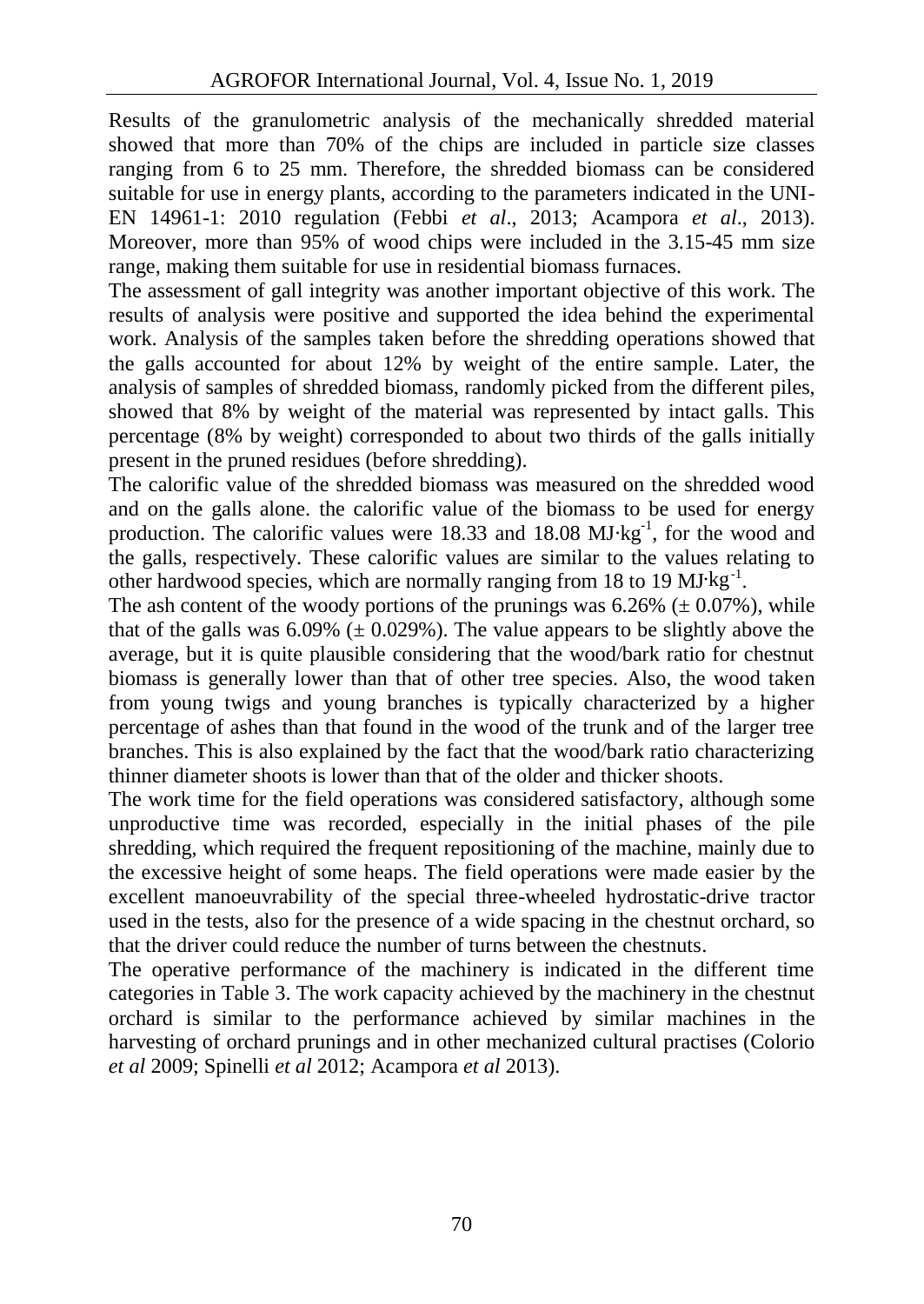| Parameter                                   | Quantity |
|---------------------------------------------|----------|
| Actual working time (%)                     | 60.94    |
| Time to turn $(\%)$                         | 21.52    |
| Discharge time $(\%)$                       | 14.42    |
| Inevitable dead times (%)                   | 3.12     |
| Working time per surface unit $(h·ha^{-1})$ | 0.84     |
| Work capacity ( $ha \cdot h^{-1}$ )         | 1.19     |
| Productivity $(t \cdot h^{-1})$             | 179      |

Table 3. Work time analysis and machinery operative performance

### **CONCLUSION**

Chestnut orchards can provide significant amounts of good quality wood for energy purposes, on an annual basis. The biomass obtained from pruning is characterized by high values in apparent bulk density, but the ash content is slightly higher than the average values measured for wood biomass, due to the low wood/bark ratio and to the high moisture content.

The machine tested in this study was suitable for efficiently processing the pruned material by shredding and concentrating the biomass, unloading in selected areas of the orchard. Actual working time (60.94%) and working capacity (1.19 ha⋅h<sup>-1</sup>) may not appear high, but the data is related to the irregular distribution of plants in the experimental site and to the high amount of biomass to be shredded. The presence of more than 70% wood chips between 6 and 25 mm, makes this shredded material suitable for use as biofuel since it complies with requirements of UNI-EN 14961-1: 2010. For the purpose of the biological control of the gall wasp, the number of intact galls remaining after the mechanical shredding operations was assessed. In our tests, about two-thirds of the initial number of galls present in the pruned material remain intact after shredding. Therefore, the mechanical solution proposed safeguards the presence of *Torymus sinensis* in compliance with the provisions indicated by the Regional Phytosanitary Service of Lazio Region (Italy), that prescribe that the pruning residues must be left in the field and processed only from the end of June, because by that time the adults of *Torymus sinensis* will have already left the galls, to start a new cycle, so that biological control is safeguarded.

Through some modifications to be implemented on the rotor, a higher percentage of intact galls may be obtained. Also we estimate that by decreasing the number of hammers on the rotor, the size of the wood chips could be increased, therefore better preserving the integrity of the galls, still achieving the appropriate dimensional characteristics set by the biofuels standards.

### **ACKNOWLEDGEMENT**

This paper was funded with the contribution of the Italian Ministry of Agriculture, Food and Forestry Policies (MiPAAF) project AGROENER (D.D. n. 26329).